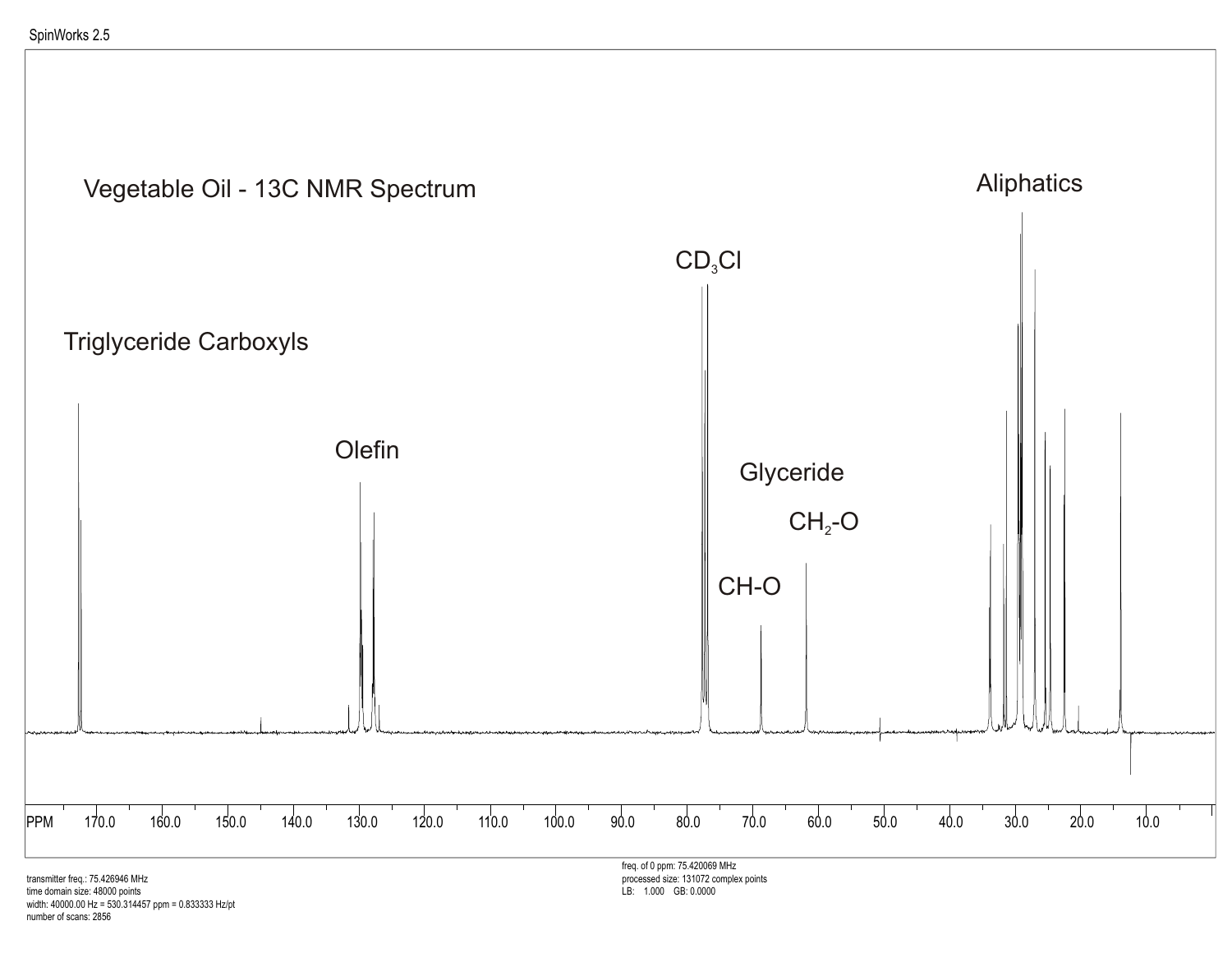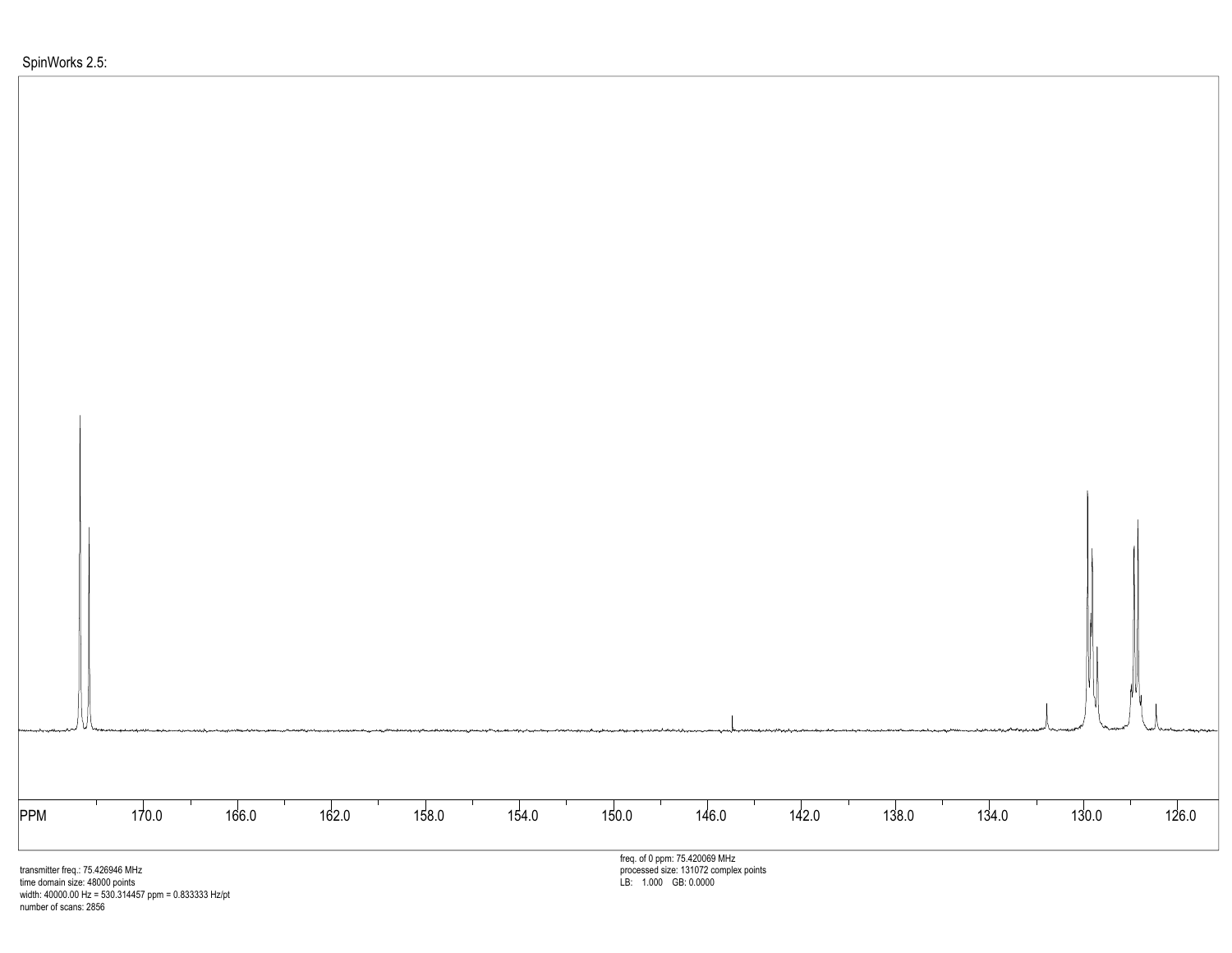

time domain size: 48000 points width: 40000.00 Hz = 530.314457 ppm = 0.833333 Hz/pt number of scans: 2856

LB: 1.000 GB: 0.0000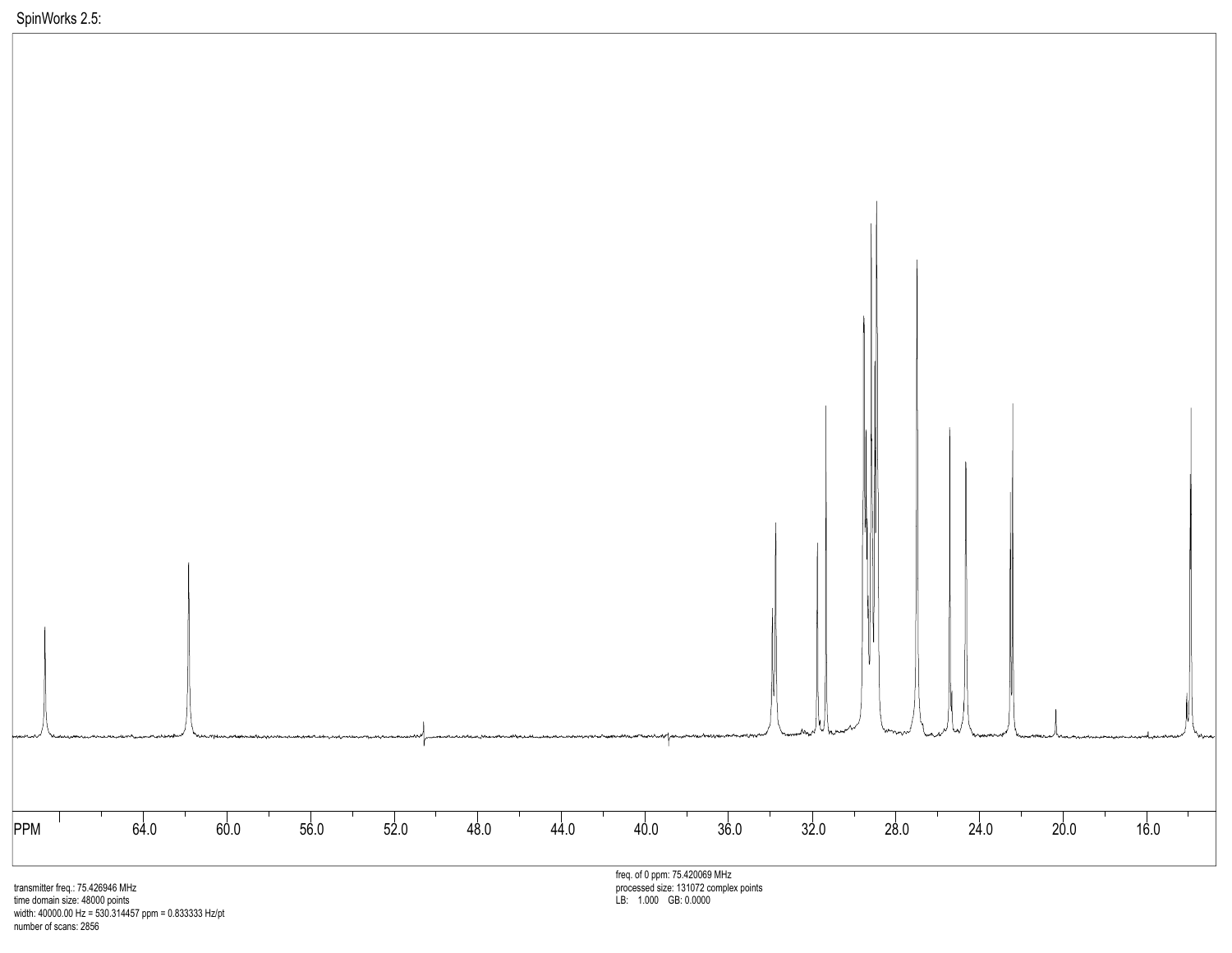

transmitter freq.: 75.426946 MHz time domain size: 48000 points width: 40000.00 Hz = 530.314457 ppm = 0.833333 Hz/pt number of scans: 2532

freq. of 0 ppm: 75.420069 MHz processed size: 131072 complex points LB: 1.000 GB: 0.0000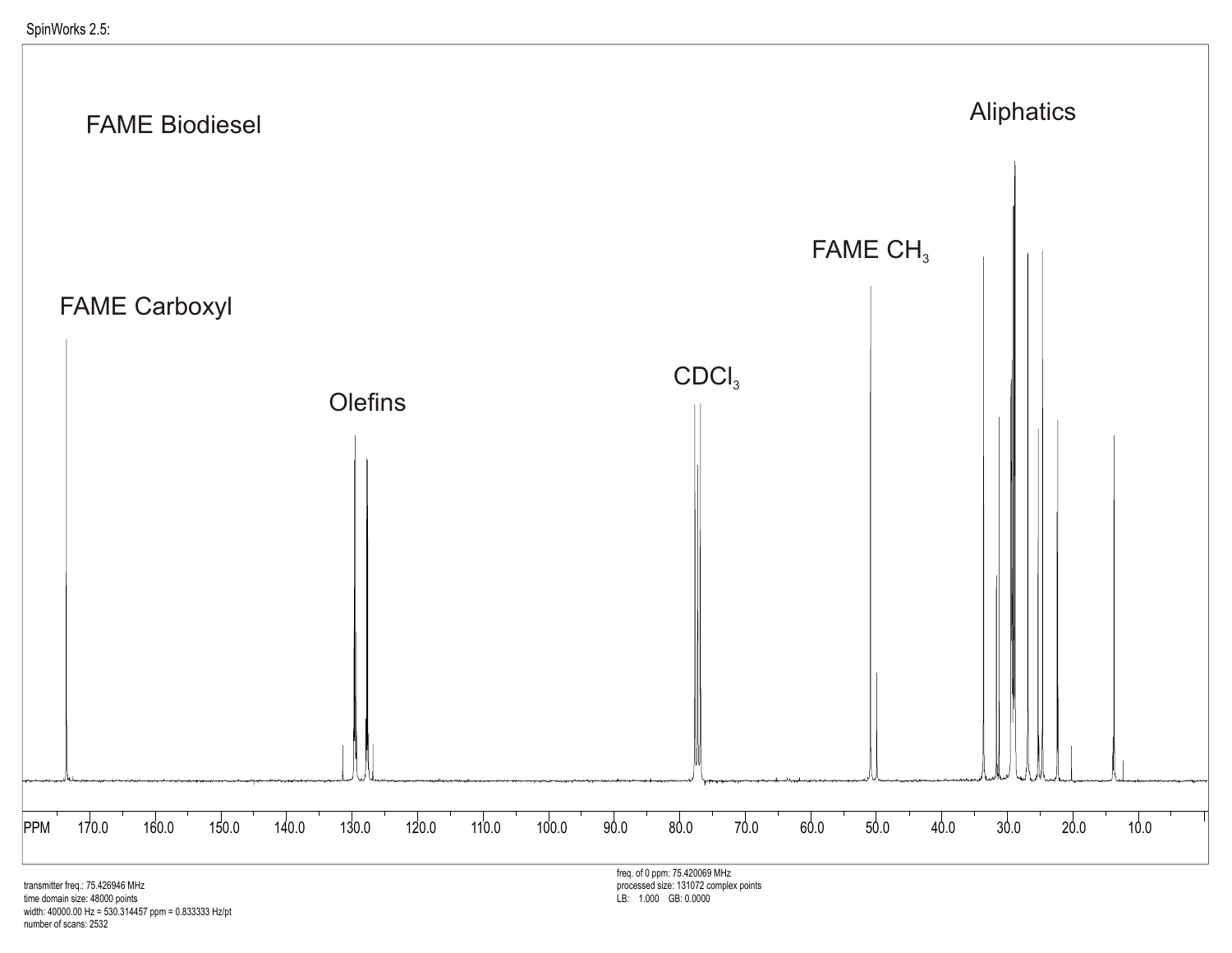